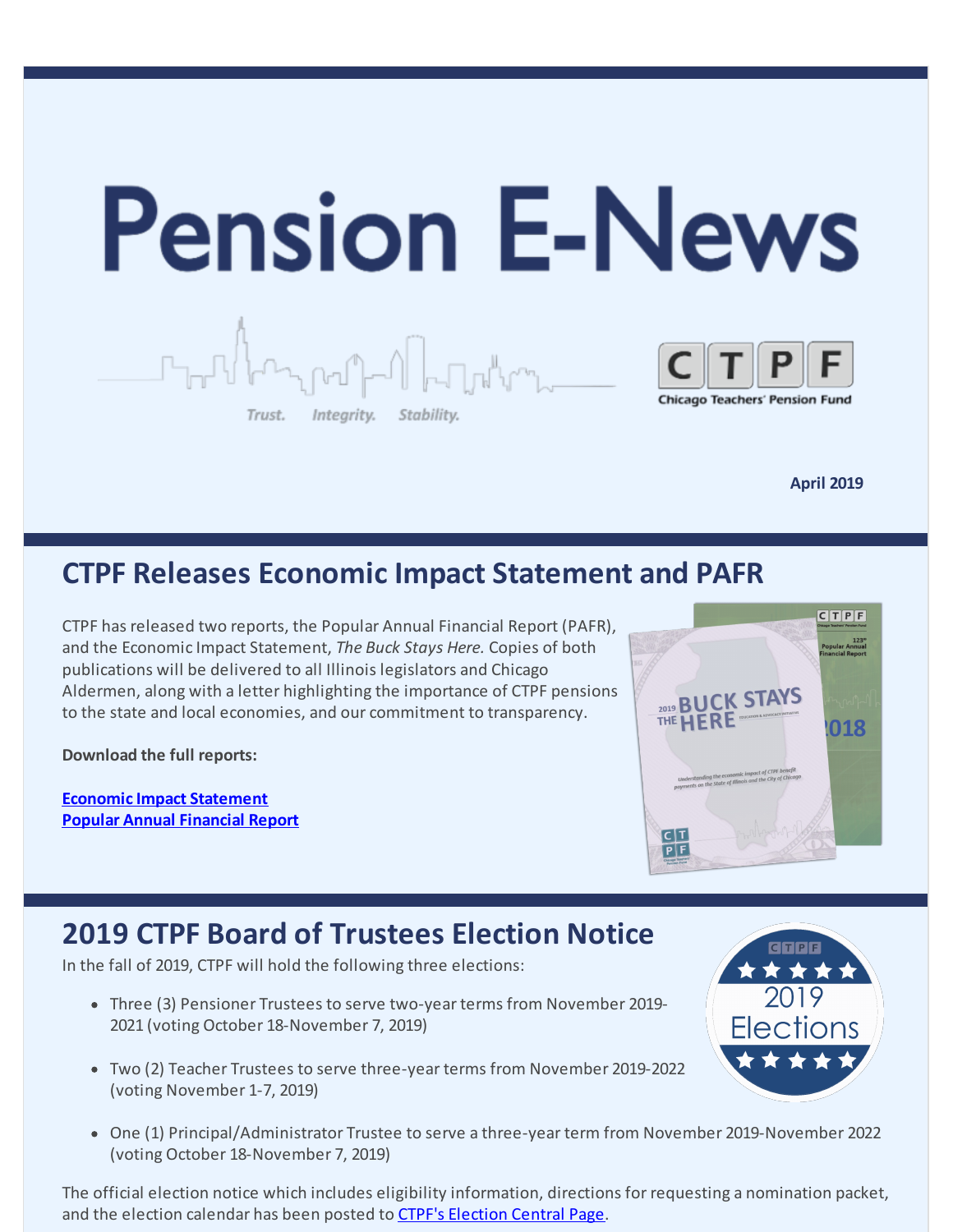## **Active Members Attend 2019 Retirement Seminars**

CTPF members considering retirement in 2019 attended Retirement Seminars on April 16, 2019, at Whitney Young Magnet High School.

These seminars provide a one-stop shop for retirement information, including a general overview of the CTPF and CPS retirement processes, and the opportunity to speak with CTPF's

Member Services and Social Security Administration representatives.





#### **Retirement Resources**

Planning to retire in June and still need help? Visit the CTPF Retirement Resources page for additional [information](https://www.ctpf.org/retirement-resources) about the retirement process.

#### **Schedule a Retirement Counseling Session**

Members can schedule an individual retirement counseling appointment Monday-Friday from 8:00 a.m. - 4:00 p.m. Call Member Services, 312.641.4464, or email *[memberservices@ctpf.org](mailto:memberservices@ctpf.org)*, to schedule an appointment.

#### **CTPF is Hiring**

Know a recent graduate or experienced professional seeking employment? Join our talented team at the Chicago Teachers' Pension Fund. Our Chicago-based group is looking for qualified candidates with a variety of abilities and skills. Multiple positions are available. Competitive salary & benefits. CTPF is an Equal Opportunity Employer.



[Apply](https://bit.ly/2IpJhUF) today or encourage your friends and colleagues to visit *[www.ctpf.org/jobs](http://www.ctpf.org/jobs)*.

## **Employer Contribution Reporting**

Each month, Employers remit employee pension contributions to CTPF. Illinois law requires that these contributions be made within a certain time period. If the Employer does not send the funds within the required time, penalties may be assessed. Recognizing the importance of informing members of Employers who are late in making their employee contributions, the Board directed CTPF staff to publish a listing of delinquent employers. Find a copy of the most recent list [here](https://www.ctpf.org/employer-contribution-reporting).

## **CTPF Features**

**Retired Members: Active Members:**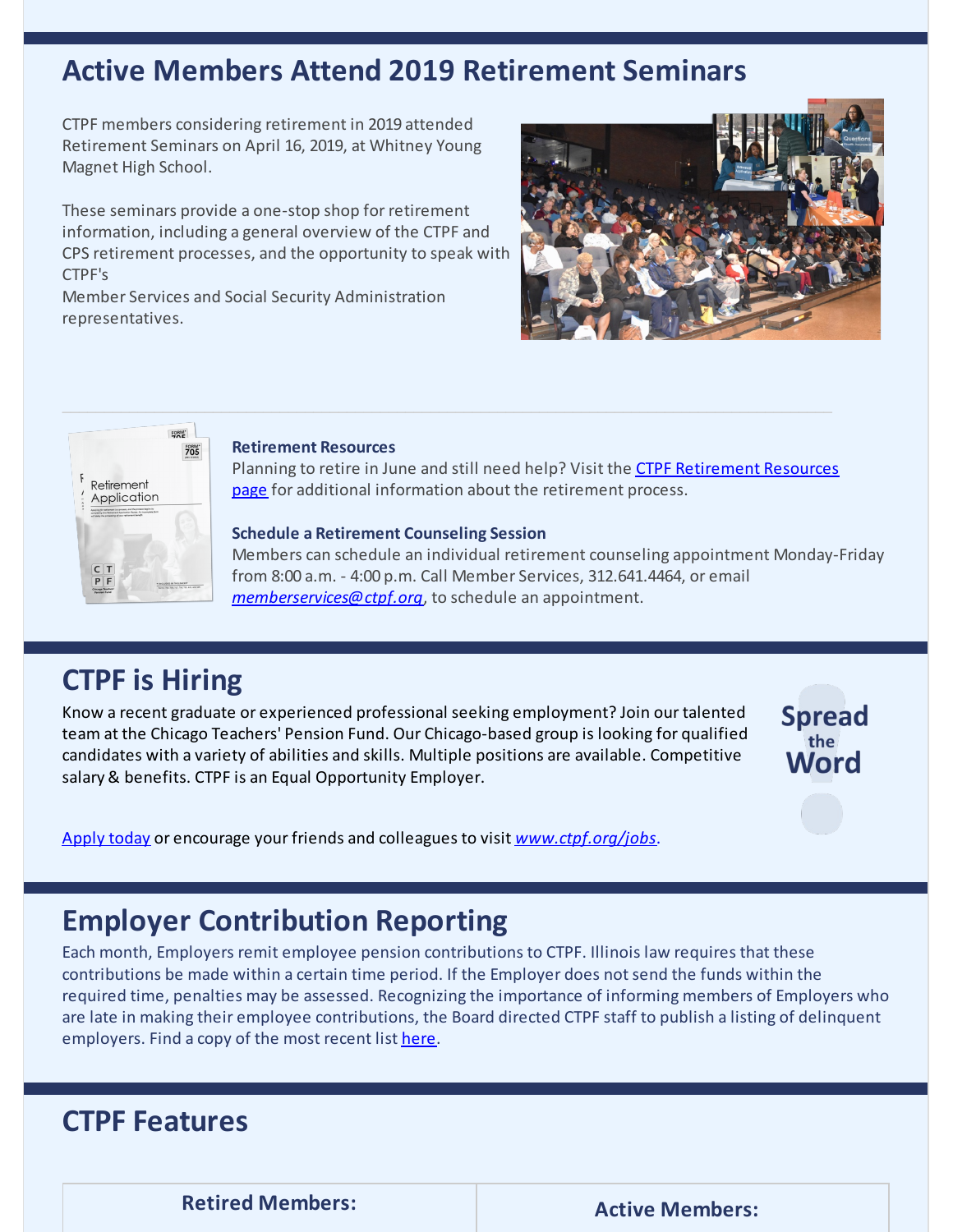#### **Are You Redefining Retirement?**



What are you doing to stay active, creative, engaged, and involved in your retirement?

Email your story about how your retirement is unique to *[socialmedia@ctpf.org](mailto:socialmedia@ctpf.org)* and we may contact you for a Redefining Retirement feature.

**Does Your School Shine?**



What is your school doing to be creative, innovative, and to make a difference for students and faculty?

Email your story about how your school stands out to *[socialmedia@ctpf.org](mailto:socialmedia@ctpf.org)* and we may contact you for a School Spotlight feature.

# **Pension Payment Schedule**

The schedule for mailing checks and direct deposit dates through April is listed below. [Click](https://www.ctpf.org/pension-payments) here for the full schedule.

| <b>Month</b>     | <b>Check Mailing Date</b> | <b>Direct Deposit Date</b> |
|------------------|---------------------------|----------------------------|
| May 2019         | April 29, 2019            | May 1, 2019                |
| June 2019        | May 30, 2019              | June 3, 2019               |
| <b>July 2019</b> | June 27, 2019             | July 1, 2019               |
| August 2019      | July 30, 2019             | August 1, 2019             |



All current meeting dates, office information, and upcoming event information can be found on the CTPF Calendar at [www.ctpf.org/calendar](http://www.ctpf.org/calendar).

#### **STAY CONNECTED & SPREAD THE WORD**

CTPF will continue to share information at **[www.ctpf.org](https://www.ctpf.org/)** on social media, in E-Lerts, and in E-News. Please consider forwarding this email to a friend who may be a fellow pensioner.